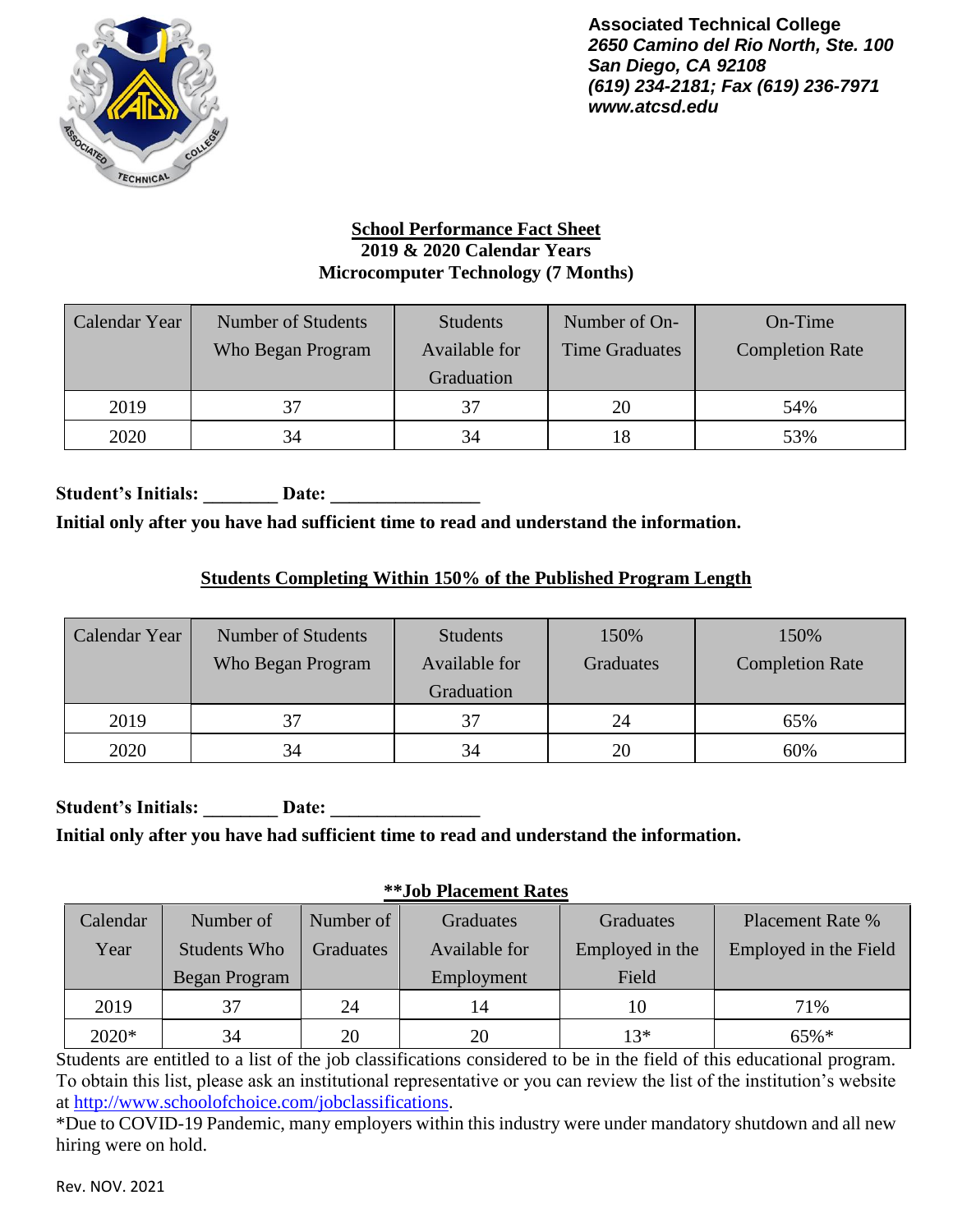

### **\*\*Gainfully Employed Categories**

### **\*\*Part-Time v. Full-Time Employment**

| Calendar | Graduates Employed in the  | Graduates Employed in the Field at Total Graduates Employed in |           |
|----------|----------------------------|----------------------------------------------------------------|-----------|
| Year     | Field 20-29 Hours Per Week | Least 30 Hours Per Week                                        | the Field |
| 2019     |                            |                                                                |           |
| 2020     |                            |                                                                |           |

#### **\*\*Single Position vs. Concurrent Aggregated Position**

| Calendar |                            | Graduates Employed in the Graduates Employed in the Field in Total Graduates Employed in |           |
|----------|----------------------------|------------------------------------------------------------------------------------------|-----------|
| Year     | Field in a Single Position | <b>Concurrent Aggregated Positions</b>                                                   | the Field |
| 2019     |                            |                                                                                          |           |
| 2020     |                            |                                                                                          |           |

### **\*\*Self-Employd / Freelance Positions**

| Calendar | Graduates Employed who are Self-Employed | Total Graduates Employed in the Field |
|----------|------------------------------------------|---------------------------------------|
| Year     | or Working Freelance                     |                                       |
| 2019     |                                          | 10                                    |
| 2020     |                                          |                                       |

### **\*\*Institutional Employment**

| Calendar | Graduates Employed in the Field who are Employed by the  | <b>Total Graduates Employed in</b> |
|----------|----------------------------------------------------------|------------------------------------|
| Year     | Institution, an Employer Owned by the Institution, or an | the Field                          |
|          | Employer who Shares Ownership with the Institution.      |                                    |
| 2019     |                                                          | 10                                 |
| 2020     |                                                          | 13                                 |

Student's Initials: Date: Date:

**Initial only after you have had sufficient time to read and understand the information.**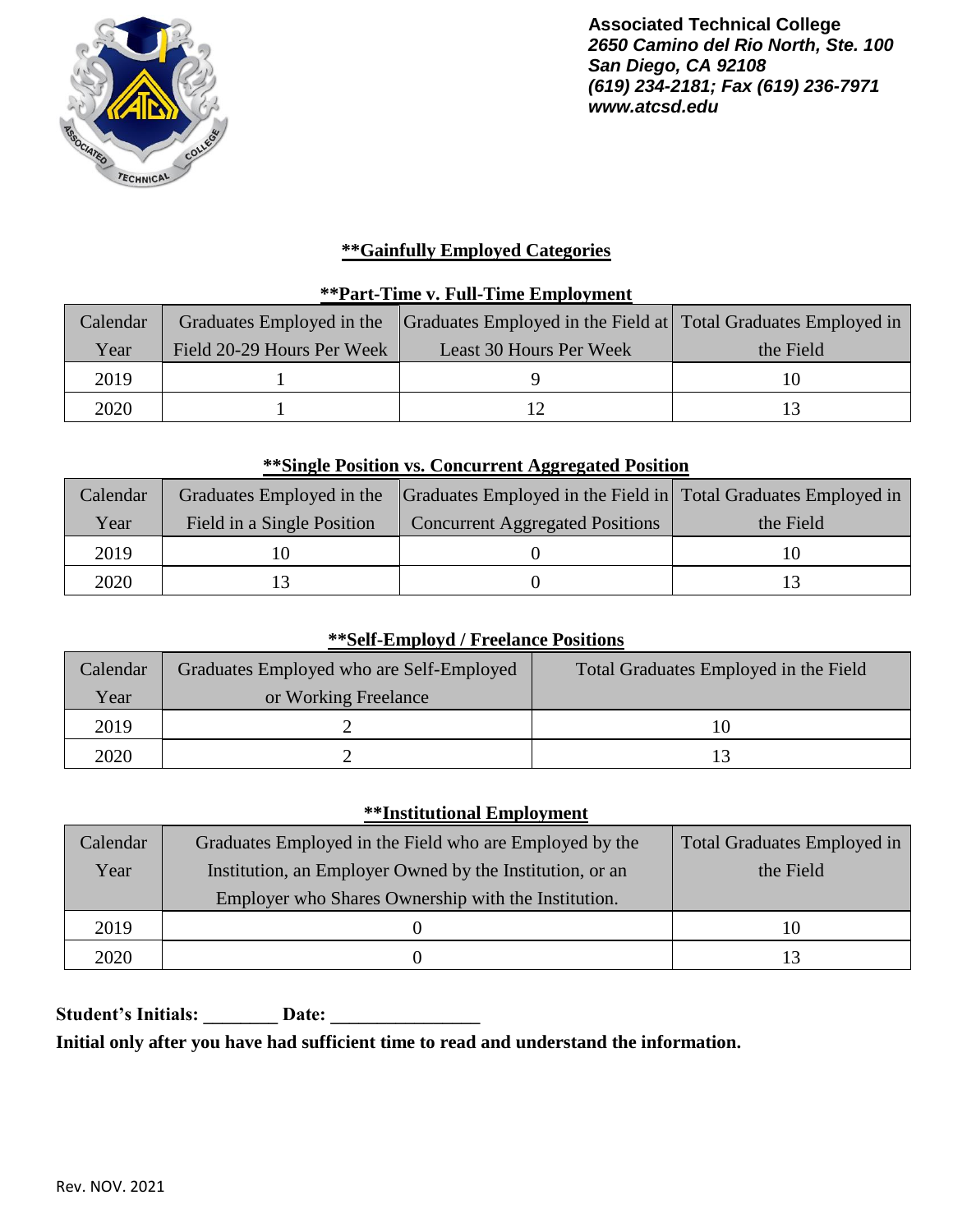

| <b>Calendar</b><br>Year | Number of<br><b>Graduates in</b><br><b>Calendar Year</b> | <b>Number of</b><br><b>Graduates</b><br><b>Taking Exam</b> | <b>Number Who</b><br><b>Passed First</b><br><b>Available Exam</b><br>Exam | <b>Number Who</b><br><b>Failed First</b><br><b>Available</b><br><b>Exam</b> | <b>Passage</b><br><b>Rate</b> |
|-------------------------|----------------------------------------------------------|------------------------------------------------------------|---------------------------------------------------------------------------|-----------------------------------------------------------------------------|-------------------------------|
| 2019                    | N/A                                                      | N/A                                                        | N/A                                                                       | N/A                                                                         | N/A                           |
| 2020                    | N/A                                                      | N/A                                                        | N/A                                                                       | N/A                                                                         | N/A                           |

Licensure examination passage data is not available from the state agency administering the examination. We are unable to collect data from # graduates.

**Student's Initials: Date: Initial only after you have had sufficient time to read and understand the information.**

### **\*\*Salary and Wage Information**

#### **Annual salary and wages reported for graduates employed in the field**

| Calendar | <b>Graduates</b> | <b>Graduates</b> | Annual Salary and Wages Reported Graduates Employed |                                                           |          |          |           |
|----------|------------------|------------------|-----------------------------------------------------|-----------------------------------------------------------|----------|----------|-----------|
| Year     | Available for    | Employed         |                                                     | in the Field                                              |          |          |           |
|          | Employment       | in Field         | \$15,000 to                                         | \$30,001 to<br>\$20,001 to<br>\$25,001 to<br>Students not |          |          |           |
|          |                  |                  | \$20,000                                            | \$25,000                                                  | \$30,000 | \$35,000 | Reporting |
|          |                  |                  |                                                     |                                                           |          |          | Salary    |
| 2019     | 14               | 10               |                                                     | 0                                                         |          | 4        |           |
| 2020     | 20               | 13               | ∍                                                   |                                                           |          |          |           |

Students are entitled to a list of the objective sources of information used to substantiate the salary disclosure. To obtain this list, pelase ask an institutional representative where to view this list.

Student's Initials: Date: Date:

**Initial only after you have had sufficient time to read and understand the information.**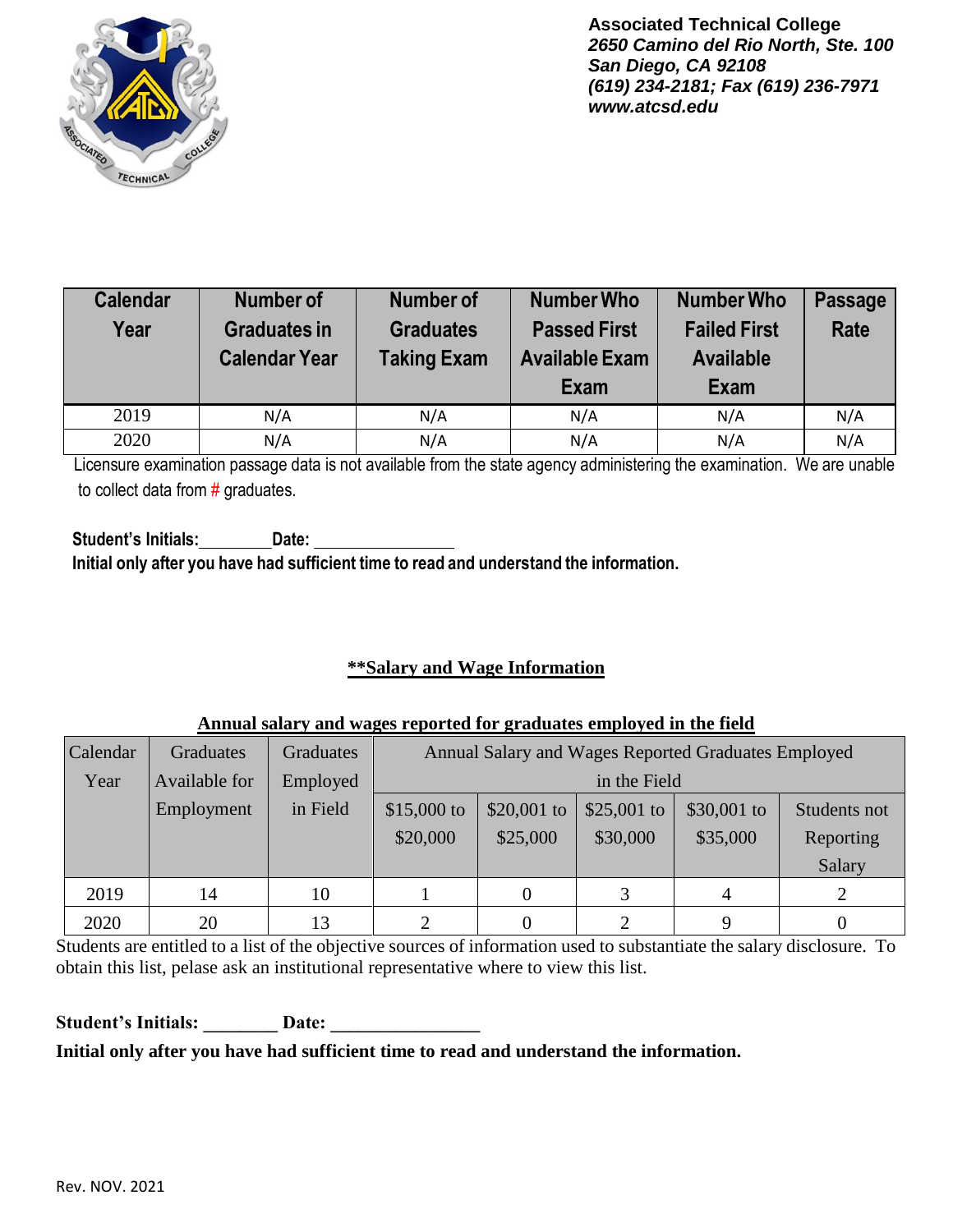

### **Cost of Educational Program**

Total charges for the program for students completing on-time in 2019: \$17,000. Total charges may be higher for students that do not complete on time.

Total charges for the program for students completing on-time in 2018: \$17,000. Total charges may be higher for students that do not complete on time.

Student's Initials: **Date: Date:** 

**Initial only after you have had sufficient time to read and understand the information.**

## **Federal Student Loan Debt**

| Calendar | Most recent three    | The percentage of     | The percentage of        | The average amount of    |
|----------|----------------------|-----------------------|--------------------------|--------------------------|
| Year     | year cohort default  | enrolled students in  | graduates in 2018/19 who | federal student loan     |
|          | rate, as reported by | 2018/19 receiving     | took out federal student | debt of 2018/19          |
|          | the United State     | federal student loans | loans to pay for this    | graduates who took out   |
|          | Department of        | to pay for this       | program.                 | federal student loans at |
|          | Education. *         | program.              |                          | this institution.        |
| 2019     | 28%                  | 26.7%                 | 24%                      | \$7,835                  |
| 2020     | 19%                  | 18%                   | 20%                      | \$7,093                  |

\*The percentage of students who defaulted on their federal student loans is called the Cohort Default Rate (CDR). It shows the percentage of this school's students who were more than 270 days (9 months) behind on their federal student loans within three years of when the first payment was due. This is the most recent CDR reported by the U.S. Department of Education.

### Student's Initials: **Date:** Date: **Initial only after you have had sufficient time to read and understand the information.**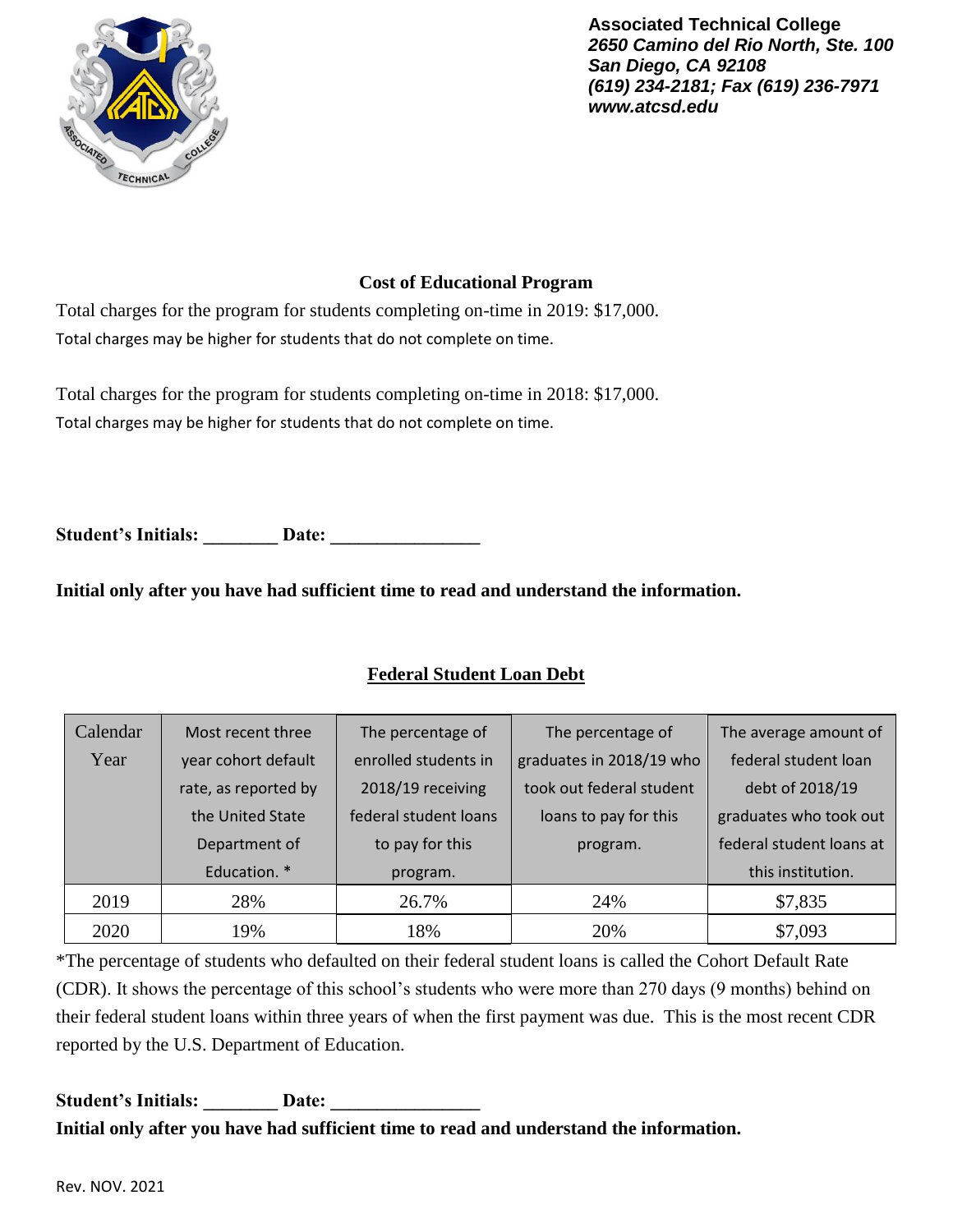

This fact sheet is filed with the Bureau for Private Postsecondary Education. Regardless of any information you may have relating to completion rates, placement rates, starting salaries, or license exam passage rates, this fact sheet contains the information as calculated pursuant to state law.

Any questions a student may have regarding this fact sheet that have not been satisfactorily answered by the institution may be directed to the Bureau for Private Postsecondary Education at: PO Box 980818 West Sacramento, CA 95798[, www.bppe.ca.gov,](http://www.bppe.ca.gov/) Toll-free (888)370-7589 or (916) 431-6959 or by fax: (916)263-1897.

| <b>Student Signature:</b> | Date: |
|---------------------------|-------|
| School Official:          | Date: |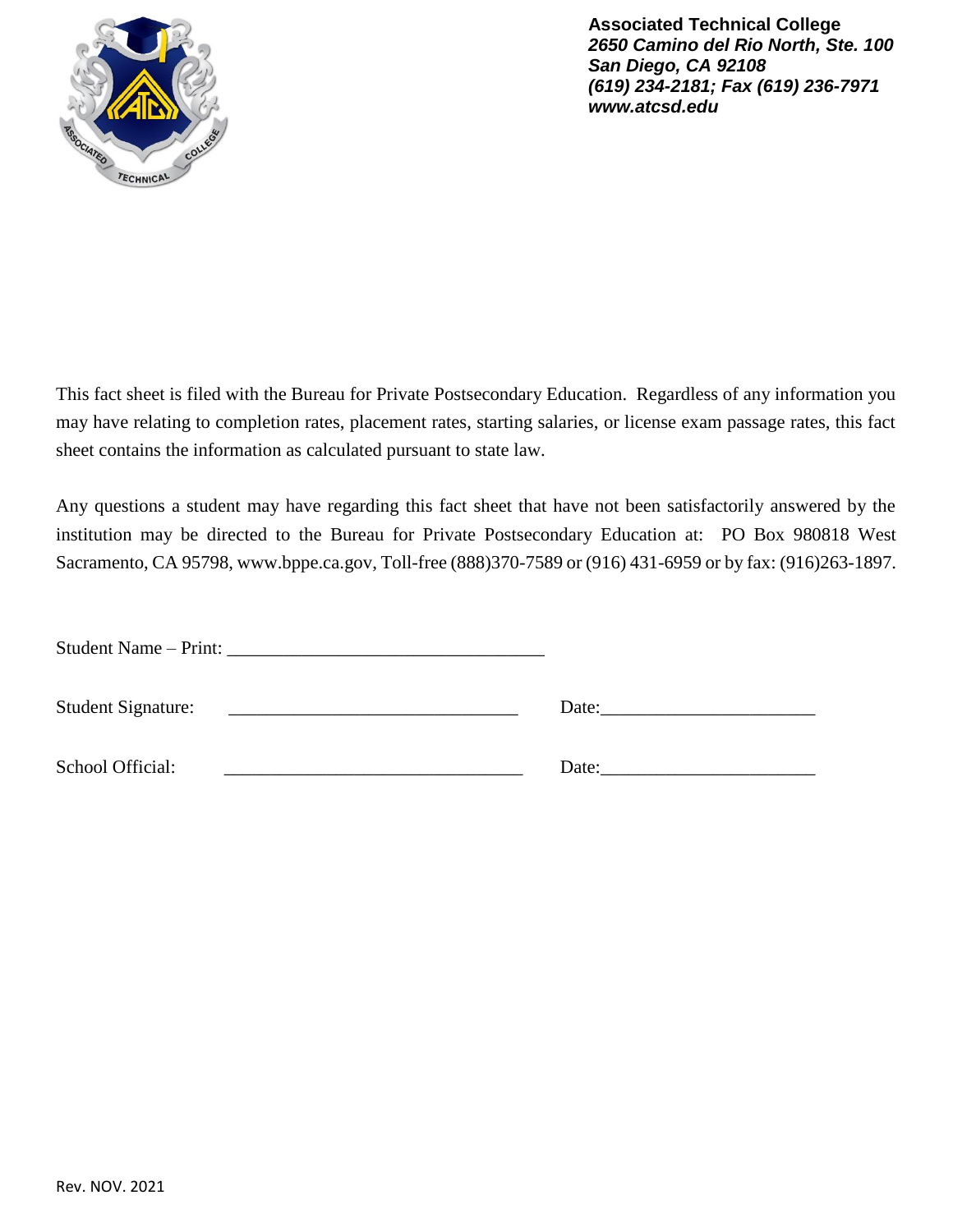

## *Definitions*

- "Number of Students Who Began the Program" means the number of students who began a program who were scheduled to complete the program within 100% of the published program length within the reporting calendar year and excludes all students who cancelled during the cancellation period.
- "Students Available for Graduation" is the number of students who began the program minus the number of students who have died, been incarcerated, or been called to active military duty.
- "Number of On-time Graduates" is the number of students who completed the program within 100% of the published program length within the reporting calendar year.
- "On-time Completion Rate" is the number of on-time graduates divided by the number of students available for graduation.
- "150% Graduates" is the number of students who completed the program within 150% of the program length (includes on-time graduates).
- "150% Completion Rate" is the number of students who completed the program in the reported calendar year within 150% of the published program length, including on-time graduates, divided by the number of students available for graduation.
- "Graduates Available for Employment" means the number of graduates minus the number of graduates unavailable for employment.
- "Graduates Unavailable for Employment" means the graduates who, after graduation, die, become incarcerated, are called to active military duty, are international students that leave the United States or do not have a visa allowing employment in the United States, or are continuing their education in an accredited or bureau-approved postsecondary institution.
- "Graduates Employed in the Field" means graduates who beginning within six months after a student completes the applicable educational program are gainfully employed, whose employment has been reported, and for whom the institution has documented verification of employment. For occupations for which the state requires passing an examination, the six months period begins after the announcement of the examination results for the first examination available after a student completes an applicable educational program.
- "Placement Rate Employed in the Field" is calculated by dividing the number of graduates gainfully employed in the field by the number of graduates available for employment.
- "Number of Graduates Taking Exam" is the number of graduates who took the first available exam in the reported calendar year.
- "First Available Exam Date" is the date for the first available exam after a student completed a program.
- "Passage Rate" is calculated by dividing the number of graduates who passed the exam by the number of graduates who took the reported licensing exam.
- "Number Who Passed First Available Exam" is the number of graduates who took and passed the first available licensing exam after completing the program.
- "Salary" is as reported by graduate or graduate's employer.
- "No Salary Information Reported" is the number of graduates for whom, after making reasonable attempts, the school was not able to obtain salary information.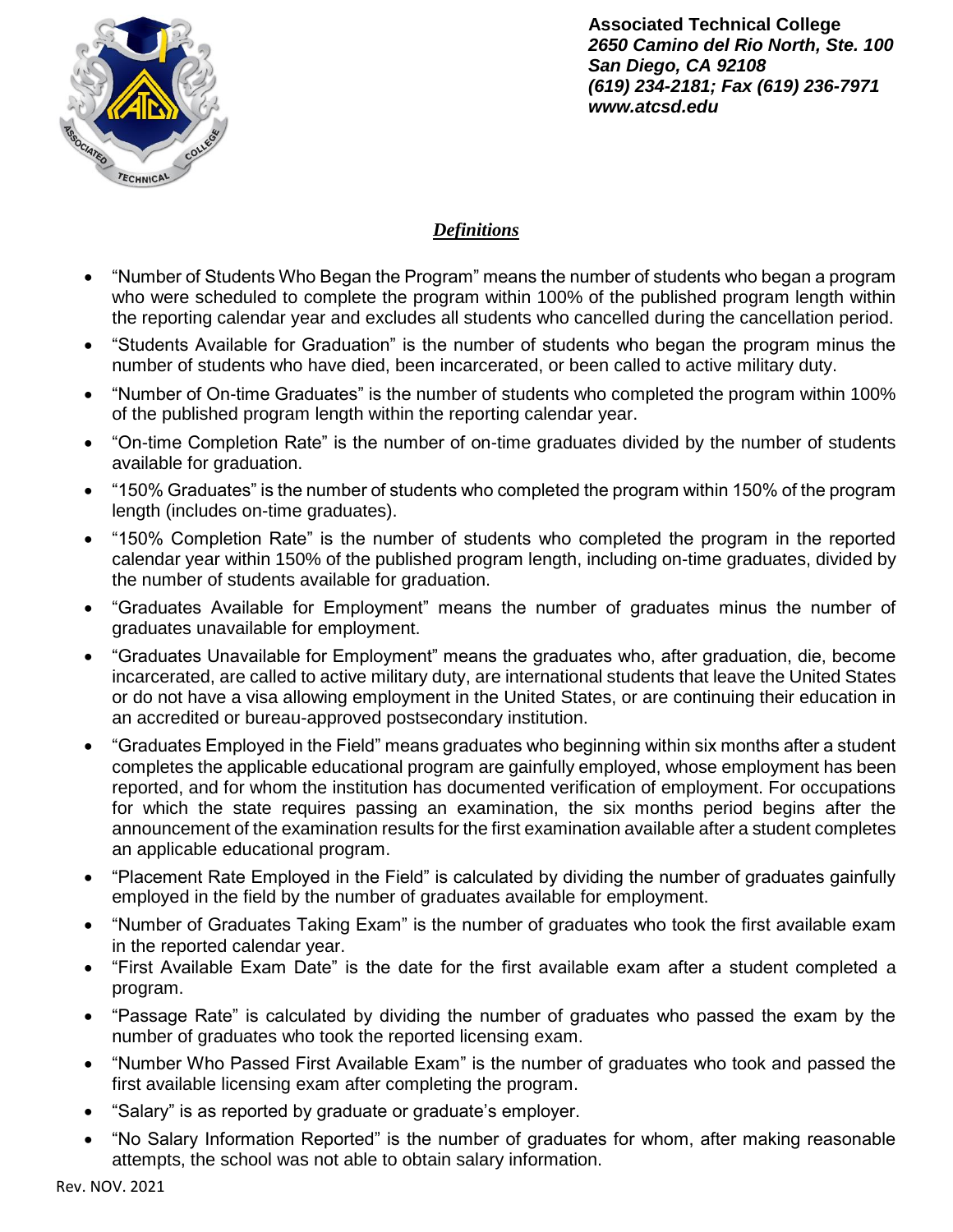

## **"STUDENT'S RIGHT TO CANCEL"**

#### *Procedures*

You have the right to cancel your enrollment agreement including any equipment such as books, materials, and supplies, or any other goods related to the instruction offered in the Agreement, and obtain a full refund of charges if requested within three days after signing an enrollment agreement and making an initial payment. You may also cancel at the first class session, or seven (7) days after enrollment, whichever is later. Cancellation shall occur when you give notice of cancellation at the address of the school shown on top of the front page of your enrollment agreement. You can also do this by mail, hand delivery, or email. The notice of cancellation need not take any particular form and, however expressed, it is effective if it shows that you no longer wish to be bound by this Agreement. If you cancel this agreement, the school will not charge tuition; including the \$100.00 registration fee and you will be required to return any textbooks or a uniform that you have received.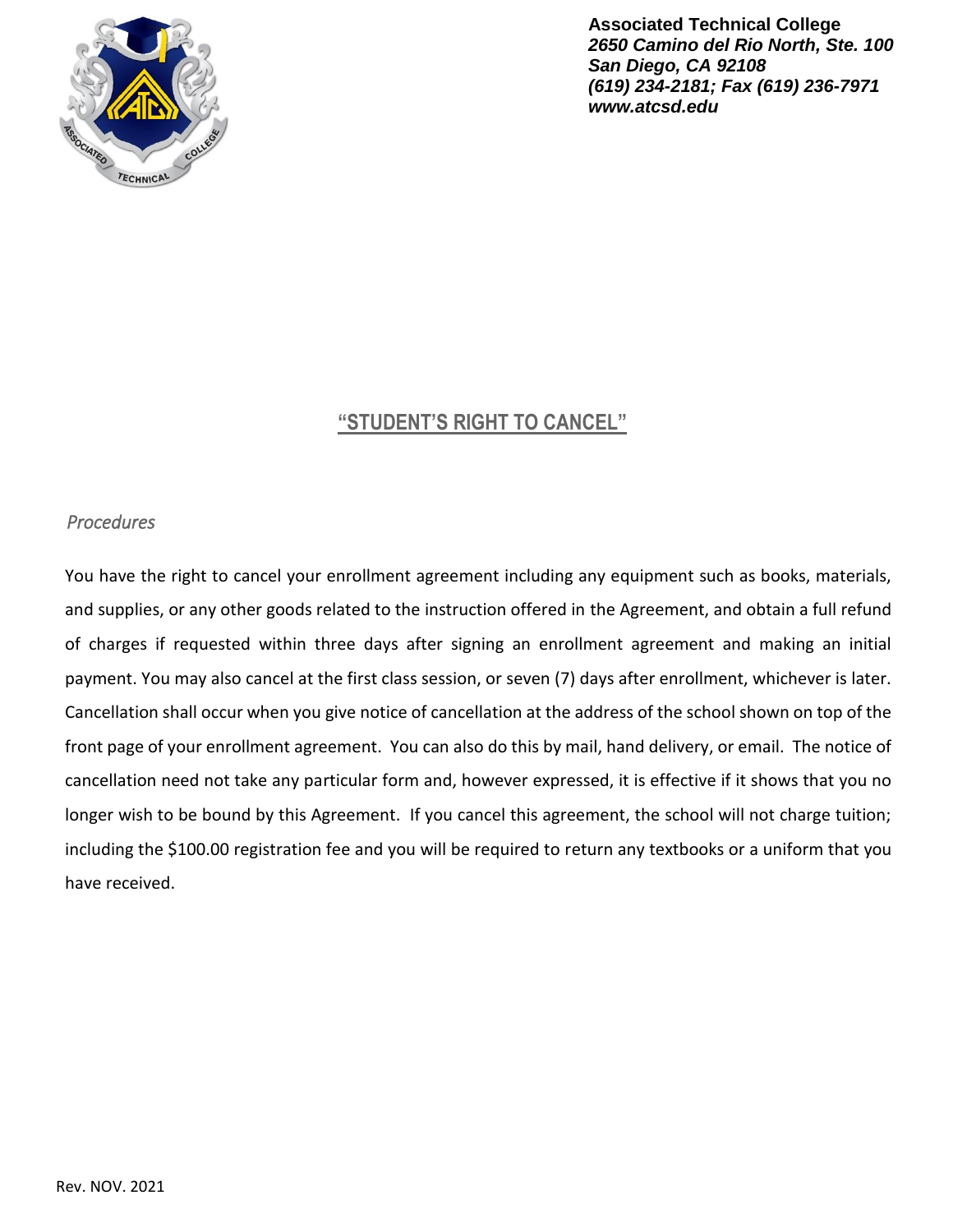

### **School Performance Fact Sheet 2019 & 2020 Calendar Years Telecommunications (7 Months)**

| Calendar Year | Number of Students<br>Who Began Program | Students<br>Available for<br>Graduation | Number of On-<br><b>Time Graduates</b> | On-Time<br><b>Completion Rate</b> |
|---------------|-----------------------------------------|-----------------------------------------|----------------------------------------|-----------------------------------|
| 2019          | 10                                      | 97                                      | 59                                     | 61%                               |
| 2020          | 63                                      | 63                                      | 42.                                    | 67%                               |

Student's Initials: **Date: Date: Initial only after you have had sufficient time to read and understand the information.**

## **Students Completing Within 150% of the Published Program Length**

| Calendar Year | Number of Students<br>Who Began Program | <b>Students</b><br>Available for<br>Graduation | 150%<br><b>Graduates</b> | 150%<br><b>Completion Rate</b> |
|---------------|-----------------------------------------|------------------------------------------------|--------------------------|--------------------------------|
| 2019          | 10                                      | 97                                             | 68                       | 70%                            |
| 2020          | 63                                      | 63                                             |                          | 71%                            |

Student's Initials: **Date:** Date: **Initial only after you have had sufficient time to read and understand the information.**

### **\*\*Job Placement Rates**

| Calendar | Number of     | Number of 1 | Graduates     | Graduates       | <b>Placement Rate %</b> |
|----------|---------------|-------------|---------------|-----------------|-------------------------|
| Year     | Students Who  | Graduates   | Available for | Employed in the | Employed in the Field   |
|          | Began Program |             | Employment    | Field           |                         |
| 2019     | 110           | 68          | 44            | 30              | 68%                     |
| $2020*$  | 63            | 45          | 23            | 14*             | $61\%$ <sup>*</sup>     |

Students are entitled to a list of the job classifications considered to be in the field of this educational program. To obtain this list, please ask an institutional representative or you can review the list of the institution's website at [http://www.schoolofchoice.com/jobclassifications.](http://www.schoolofchoice.com/jobclassifications)

\*Due to COVID-19 Pandemic, many employers within this industry were under mandatory shutdown and all new hiring were on hold.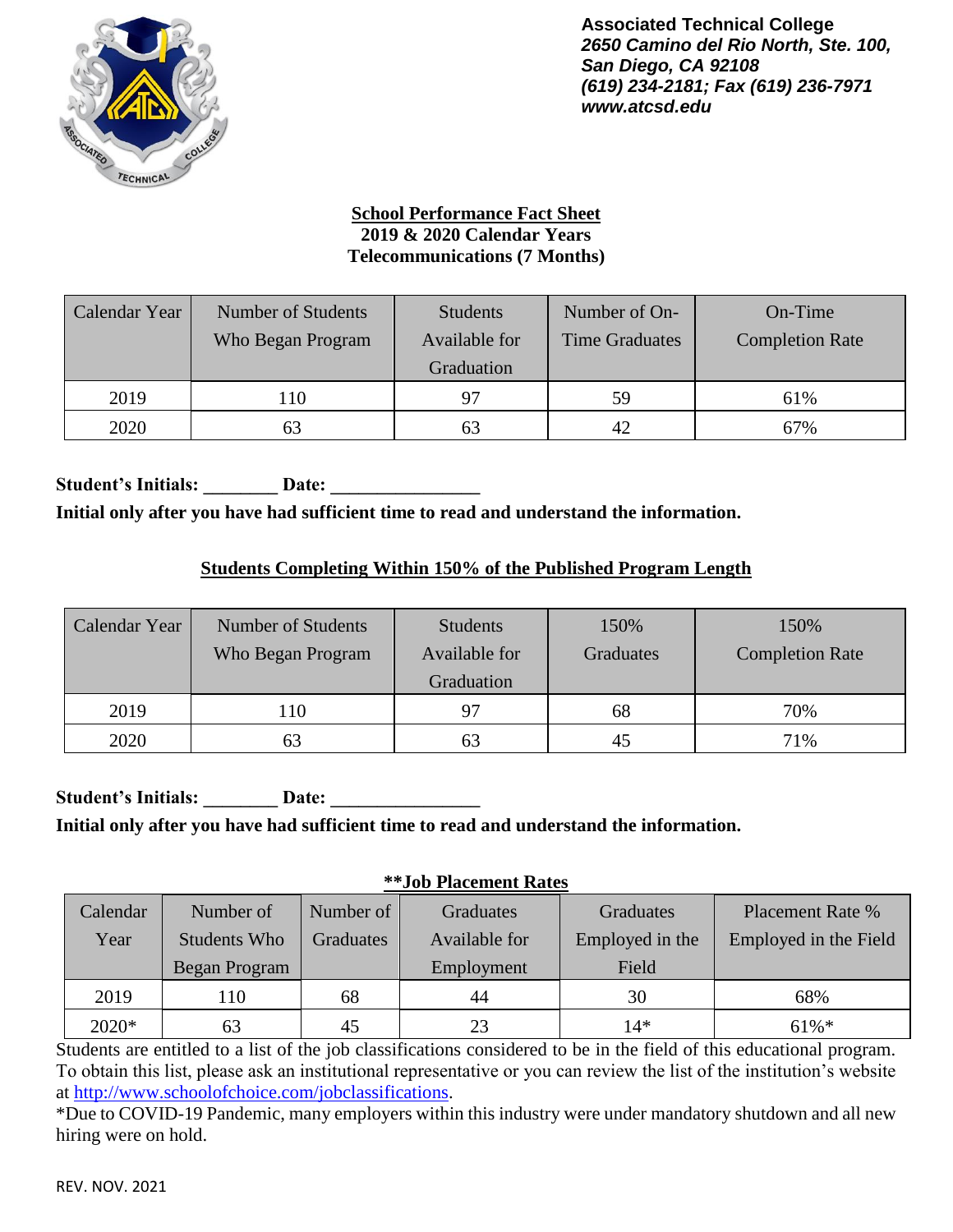

## **\*\*Gainfully Employed Categories**

### **\*\*Part-Time v. Full-Time Employment**

| Calendar |                            | Graduates Employed in the Graduates Employed in the Field at Total Graduates Employed in |           |
|----------|----------------------------|------------------------------------------------------------------------------------------|-----------|
| Year     | Field 20-29 Hours Per Week | Least 30 Hours Per Week                                                                  | the Field |
| 2019     |                            | 29                                                                                       | 30        |
| 2020     |                            |                                                                                          |           |

### **\*\*Single Position vs. Concurrent Aggregated Position**

| Calendar |                            | Graduates Employed in the Graduates Employed in the Field in Total Graduates Employed in |           |
|----------|----------------------------|------------------------------------------------------------------------------------------|-----------|
| Year     | Field in a Single Position | <b>Concurrent Aggregated Positions</b>                                                   | the Field |
| 2019     |                            |                                                                                          | 30        |
| 2020     |                            |                                                                                          |           |

#### **\*\*Self-Employd / Freelance Positions**

| Calendar | Graduates Employed who are Self-Employed | Total Graduates Employed in the Field |
|----------|------------------------------------------|---------------------------------------|
| Year     | or Working Freelance                     |                                       |
| 2019     |                                          | 30                                    |
| 2020     |                                          | 14                                    |

#### **\*\*Institutional Employment**

| Calendar | Graduates Employed in the Field who are Employed by the  | Total Graduates Employed in |
|----------|----------------------------------------------------------|-----------------------------|
| Year     | Institution, an Employer Owned by the Institution, or an | the Field                   |
|          | Employer who Shares Ownership with the Institution.      |                             |
| 2019     |                                                          | 30                          |
| 2020     |                                                          | 14                          |

**Student's Initials: \_\_\_\_\_\_\_\_ Date: \_\_\_\_\_\_\_\_\_\_\_\_\_\_\_\_**

**Initial only after you have had sufficient time to read and understand the information.**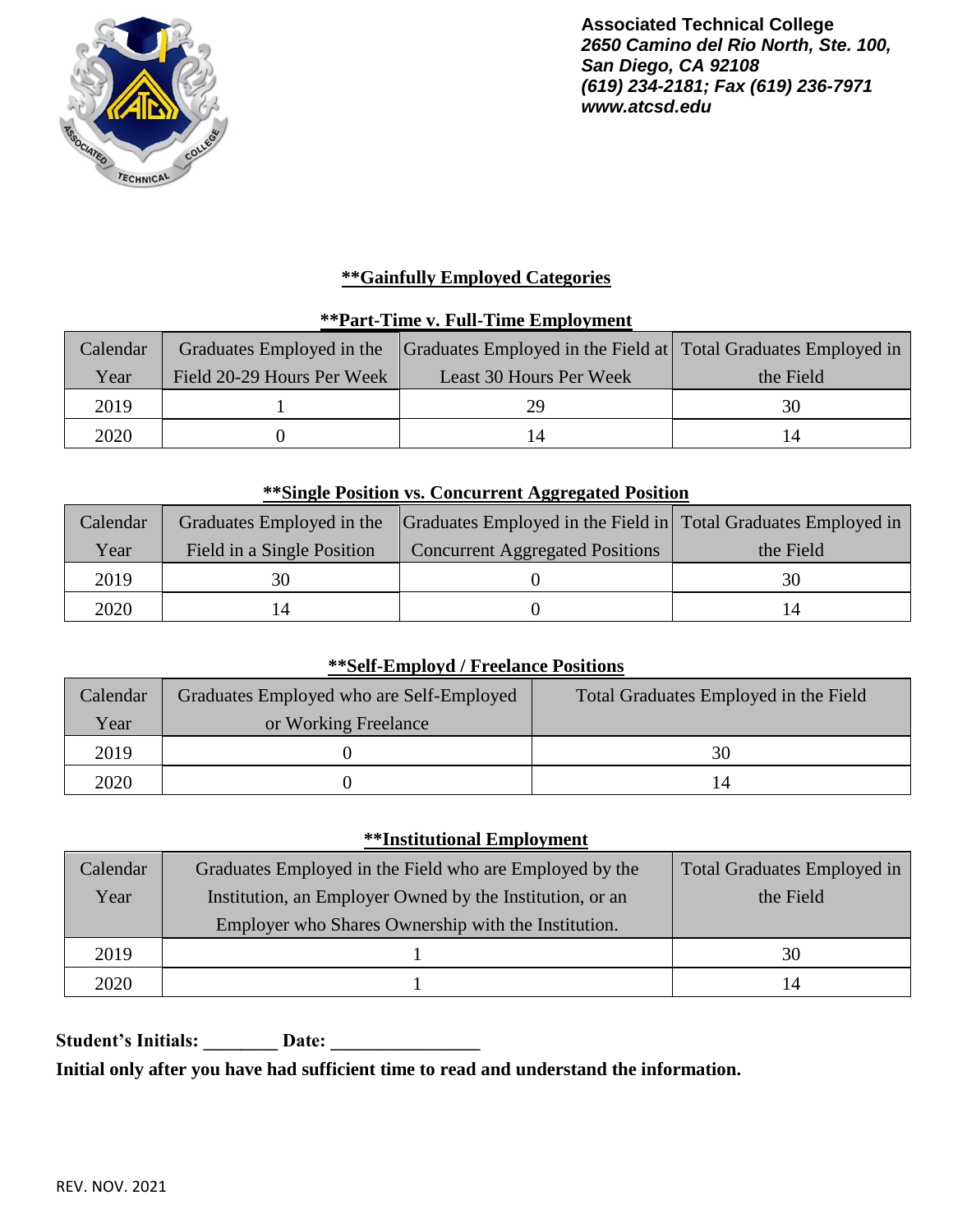

| <b>Calendar</b><br>Year | <b>Number of</b><br><b>Graduates in</b><br><b>Calendar Year</b> | <b>Number of</b><br><b>Graduates</b><br><b>Taking Exam</b> | <b>Number Who</b><br><b>Passed First</b><br><b>Available Exam</b><br>Exam | <b>Number Who</b><br><b>Failed First</b><br><b>Available</b><br>Exam | <b>Passage</b><br>Rate |
|-------------------------|-----------------------------------------------------------------|------------------------------------------------------------|---------------------------------------------------------------------------|----------------------------------------------------------------------|------------------------|
| 2019                    | N/A                                                             | N/A                                                        | N/A                                                                       | N/A                                                                  | N/A                    |
| 2020                    | N/A                                                             | N/A                                                        | N/A                                                                       | N/A                                                                  | N/A                    |

Licensure examination passage data is not available from the state agency administering the examination. We are unable to collect data from  $#$  graduates.

**Student's Initials: Date: Initial only after you have had sufficient time to read and understand the information.**

### **\*\*Salary and Wage Information**

#### **Annual salary and wages reported for graduates employed in the field**

| Calendar | <b>Graduates</b> | <b>Graduates</b> | Annual Salary and Wages Reported Graduates Employed |             |             |             |              |
|----------|------------------|------------------|-----------------------------------------------------|-------------|-------------|-------------|--------------|
| Year     | Available for    | Employed         | in the Field                                        |             |             |             |              |
|          | Employment       | in Field         | $$15,000$ to                                        | \$20,001 to | \$25,001 to | \$30,001 to | Students not |
|          |                  |                  | \$20,000                                            | \$25,000    | \$30,000    | \$35,000    | Reporting    |
|          |                  |                  |                                                     |             |             |             | Salary       |
| 2019     | 44               | 30               |                                                     |             |             | 17          |              |
| 2020     | 23               | 14               |                                                     |             |             | 10          |              |

Students are entitled to a list of the objective sources of information used to substantiate the salary disclosure. To obtain this list, pelase ask an institutional representative where to view this list.

Student's Initials: Date: **Initial only after you have had sufficient time to read and understand the information.**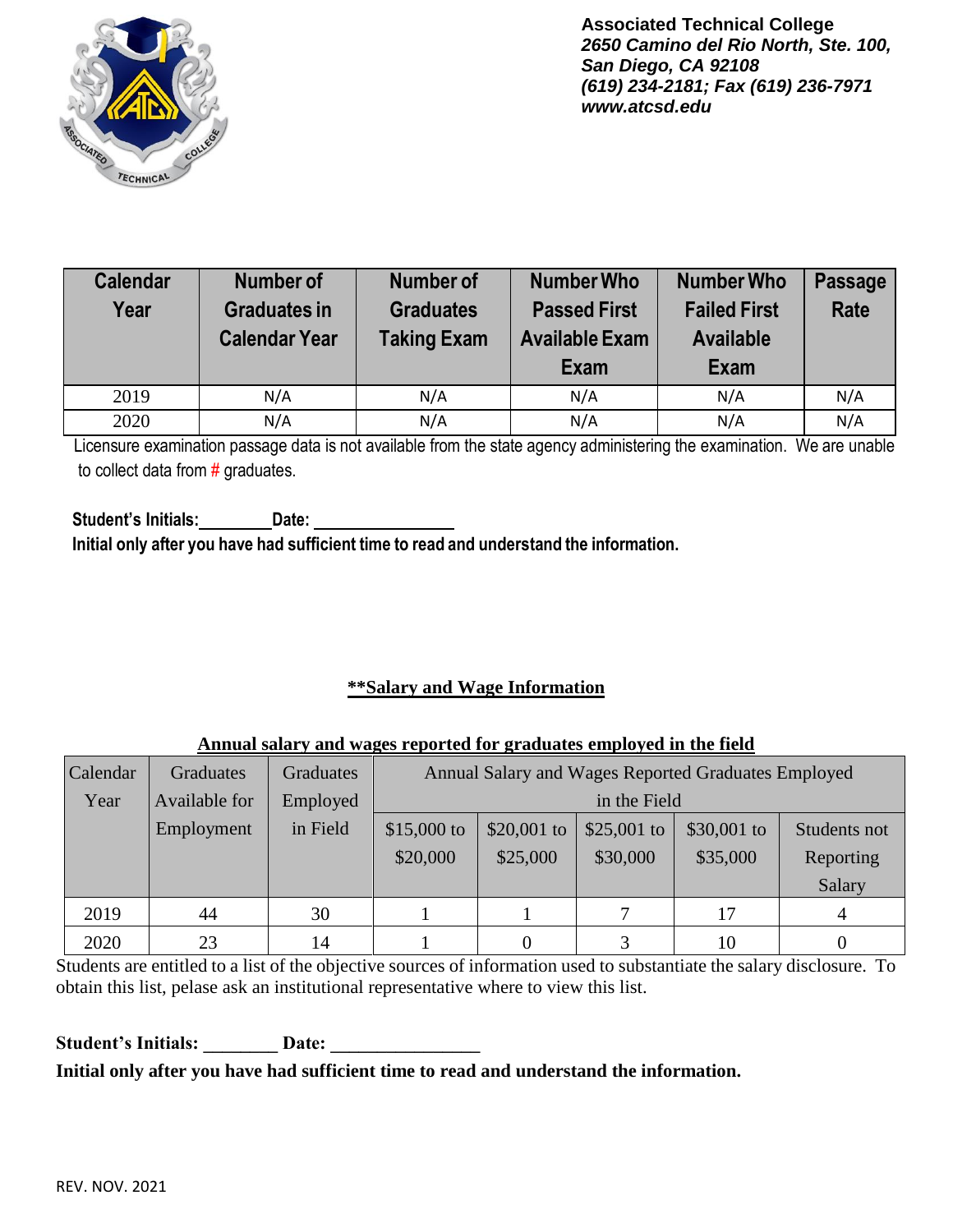

## **Cost of Educational Program**

Total charges for the program for students completing on-time in 2019: \$17,000. Total charges may be higher for students that do not complete on time.

Total charges for the program for students completing on-time in 2018: \$17,000. Total charges may be higher for students that do not complete on time.

Student's Initials: **Date: Date:** 

**Initial only after you have had sufficient time to read and understand the information.**

## **Federal Student Loan Debt**

| Calendar | Most recent three    | The percentage of     | The percentage of        | The average amount of    |
|----------|----------------------|-----------------------|--------------------------|--------------------------|
| Year     | year cohort default  | enrolled students in  | graduates in 2018/19 who | federal student loan     |
|          | rate, as reported by | 2018/19 receiving     | took out federal student | debt of 2018/19          |
|          | the United State     | federal student loans | loans to pay for this    | graduates who took out   |
|          | Department of        | to pay for this       | program.                 | federal student loans at |
|          | Education. *         | program.              |                          | this institution.        |
| 2019     | 28%                  | 69.8%                 | 79.5%                    | \$8,770                  |
| 2020     | 19%                  | 54.8%                 | 55%                      | \$7,983                  |

\*The percentage of students who defaulted on their federal student loans is called the Cohort Default Rate (CDR). It shows the percentage of this school's students who were more than 270 days (9 months) behind on their federal student loans within three years of when the first payment was due. This is the most recent CDR reported by the U.S. Department of Education.

# Student's Initials: **Date: Date: Initial only after you have had sufficient time to read and understand the information.**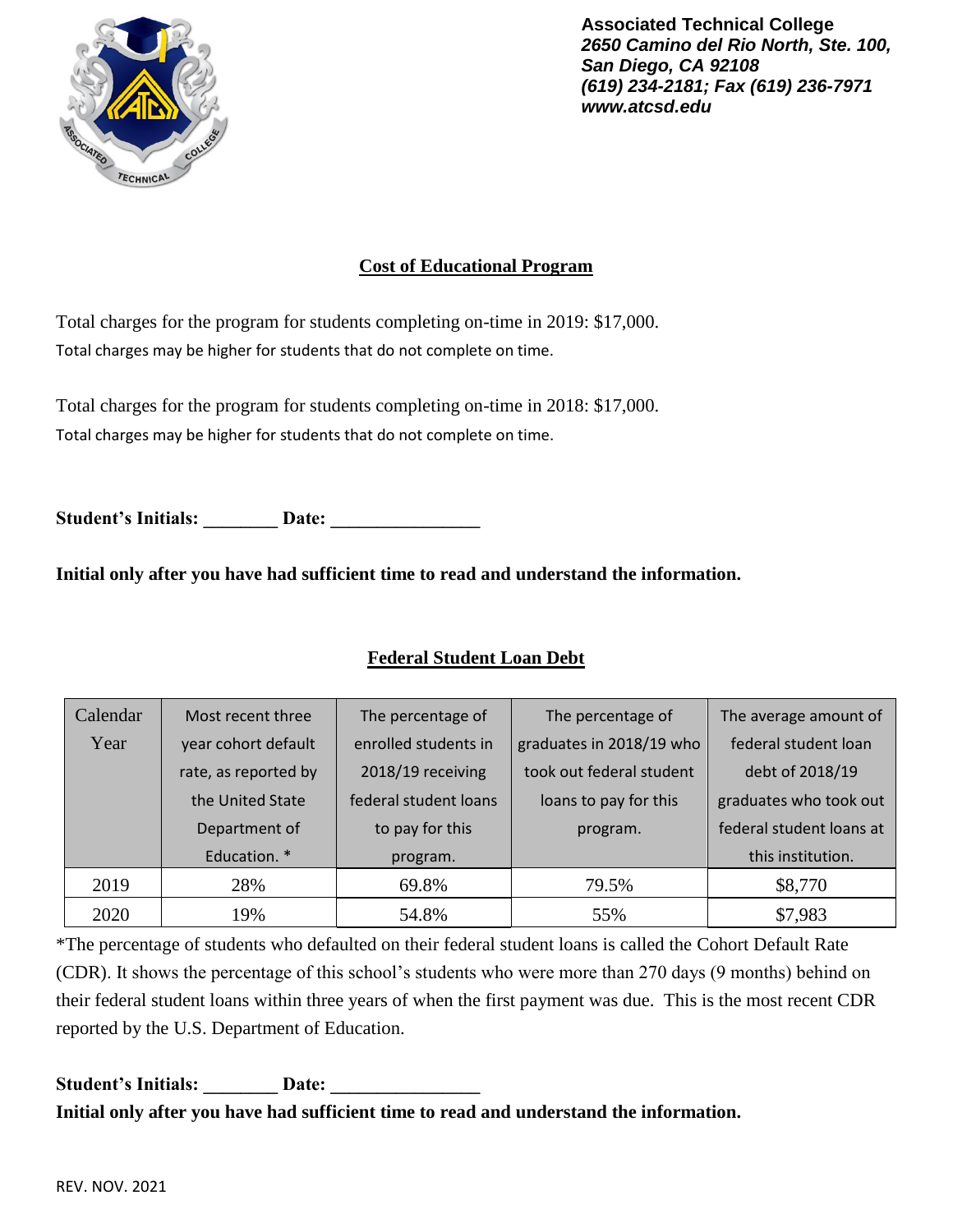

This fact sheet is filed with the Bureau for Private Postsecondary Education. Regardless of any information you may have relating to completion rates, placement rates, starting salaries, or license exam passage rates, this fact sheet contains the information as calculated pursuant to state law.

Any questions a student may have regarding this fact sheet that have not been satisfactorily answered by the institution may be directed to the Bureau for Private Postsecondary Education at: PO Box 980818 West Sacramento, CA 95798[, www.bppe.ca.gov,](http://www.bppe.ca.gov/) Toll-free (888)370-7589 or (916) 431-6959 or by fax: (916)263-1897.

| Student Name – Print:                                                                                                                              |  |
|----------------------------------------------------------------------------------------------------------------------------------------------------|--|
| <b>Student Signature:</b><br><u> 1989 - Jan Alexandria de Alexandria de la contrada de la contrada de la contrada de la contrada de la contrad</u> |  |
| School Official:<br>the contract of the contract of the contract of the contract of the contract of                                                |  |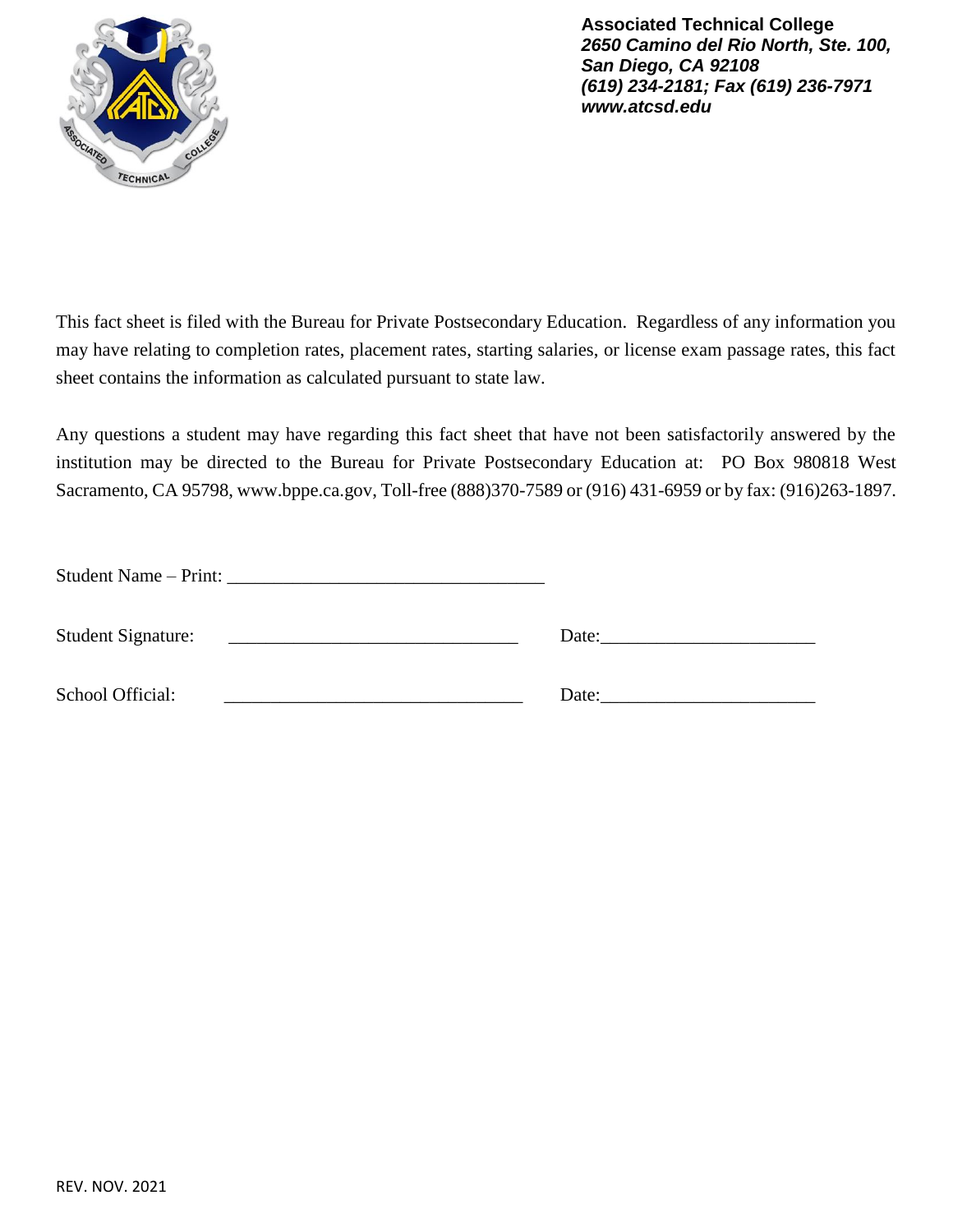

## *Definitions*

- "Number of Students Who Began the Program" means the number of students who began a program who were scheduled to complete the program within 100% of the published program length within the reporting calendar year and excludes all students who cancelled during the cancellation period.
- "Students Available for Graduation" is the number of students who began the program minus the number of students who have died, been incarcerated, or been called to active military duty.
- "Number of On-time Graduates" is the number of students who completed the program within 100% of the published program length within the reporting calendar year.
- "On-time Completion Rate" is the number of on-time graduates divided by the number of students available for graduation.
- "150% Graduates" is the number of students who completed the program within 150% of the program length (includes on-time graduates).
- "150% Completion Rate" is the number of students who completed the program in the reported calendar year within 150% of the published program length, including on-time graduates, divided by the number of students available for graduation.
- "Graduates Available for Employment" means the number of graduates minus the number of graduates unavailable for employment.
- "Graduates Unavailable for Employment" means the graduates who, after graduation, die, become incarcerated, are called to active military duty, are international students that leave the United States or do not have a visa allowing employment in the United States, or are continuing their education in an accredited or bureau-approved postsecondary institution.
- "Graduates Employed in the Field" means graduates who beginning within six months after a student completes the applicable educational program are gainfully employed, whose employment has been reported, and for whom the institution has documented verification of employment. For occupations for which the state requires passing an examination, the six months period begins after the announcement of the examination results for the first examination available after a student completes an applicable educational program.
- "Placement Rate Employed in the Field" is calculated by dividing the number of graduates gainfully employed in the field by the number of graduates available for employment.
- "Number of Graduates Taking Exam" is the number of graduates who took the first available exam in the reported calendar year.
- "First Available Exam Date" is the date for the first available exam after a student completed a program.
- "Passage Rate" is calculated by dividing the number of graduates who passed the exam by the number of graduates who took the reported licensing exam.
- "Number Who Passed First Available Exam" is the number of graduates who took and passed the first available licensing exam after completing the program.
- "Salary" is as reported by graduate or graduate's employer.
- "No Salary Information Reported" is the number of graduates for whom, after making reasonable attempts, the school was not able to obtain salary information.